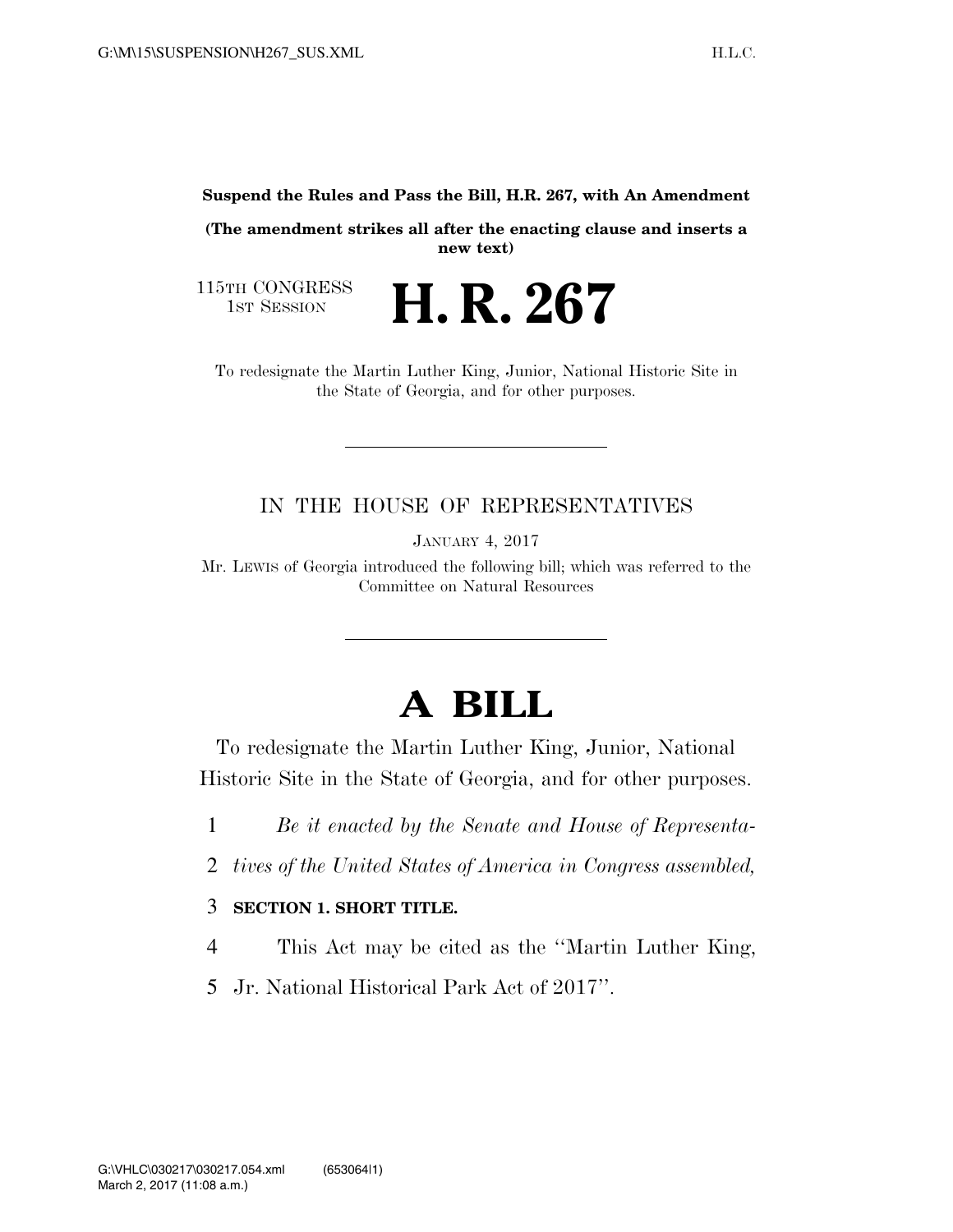$\mathfrak{D}$ 

## **SEC. 2. MARTIN LUTHER KING, JR. NATIONAL HISTORICAL PARK.**

 The Act entitled ''An Act to establish the Martin Lu- ther King, Junior, National Historic Site in the State of Georgia, and for other purposes'' (Public Law 96–428) is amended—

 (1) in subsection (a) of the first section, by striking ''the map entitled 'Martin Luther King, Junior, National Historic Site Boundary Map', num- ber 489/80,013B, and dated September 1992'' and inserting ''the map entitled 'Martin Luther King, Jr. National Historical Park Proposed Boundary Revi- sion', numbered 489/128,786 and dated June 2015'';

 (2) by striking ''Martin Luther King, Junior, National Historic Site'' each place it appears and in- serting ''Martin Luther King, Jr. National Histor-ical Park'';

 (3) by striking ''national historic site'' each place it appears and inserting ''national historical park''; and

 (4) by striking ''historic site'' each place it ap-pears and inserting ''historical park''.

#### **SEC. 3. REFERENCES.**

 Any reference in a law (other than this Act), map, regulation, document, paper, or other record of the United